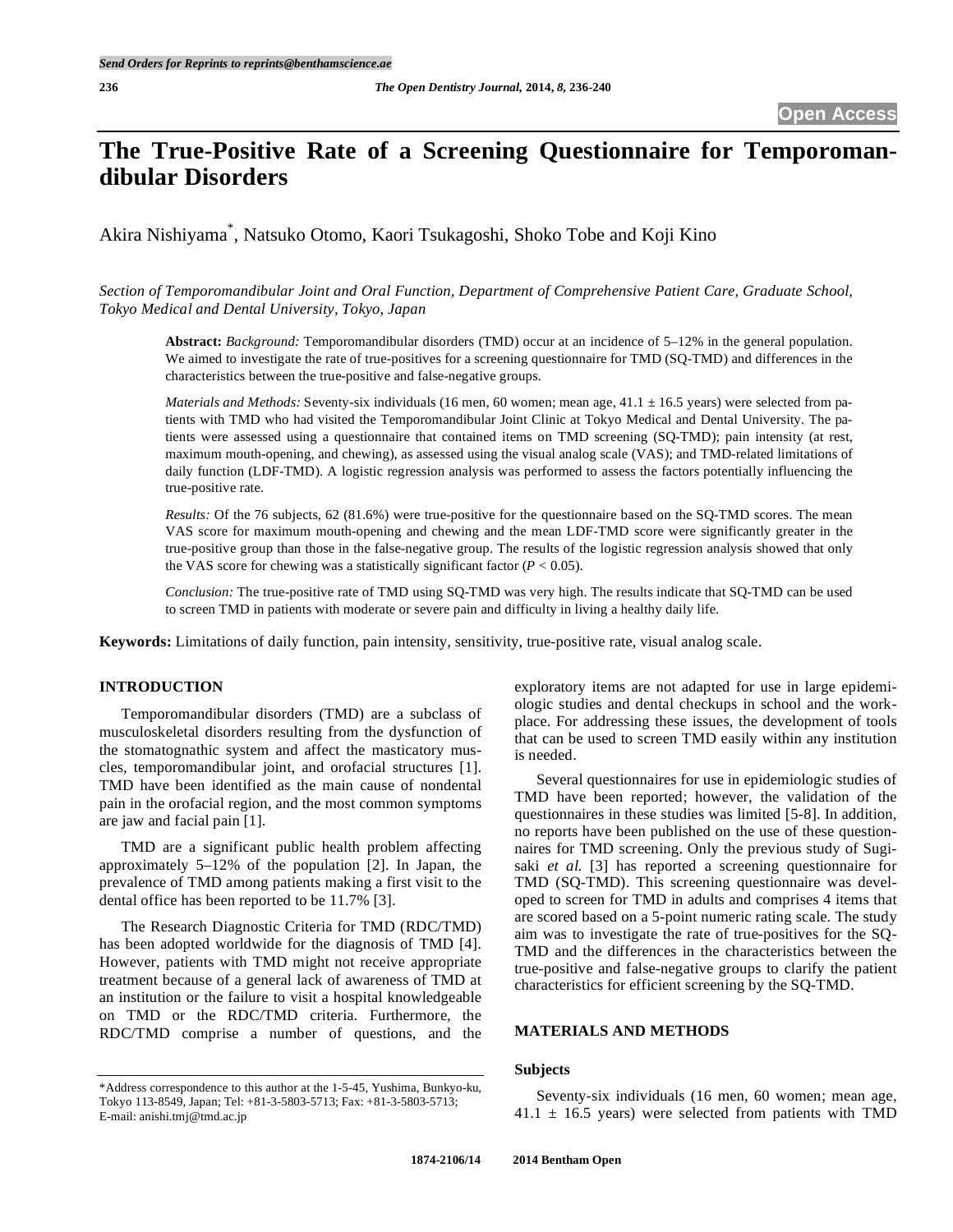|                | <b>True-Positive</b> | <b>False-Negative</b> | D     |
|----------------|----------------------|-----------------------|-------|
| N(% )          | 62(81.6)             | 14(18.4)              |       |
| Age, year (SD) | 41.1(16.3)           | 41.0(18.3)            | 0.979 |
| Women $(\%)$   | 50(80.6)             | 10(71.4)              | 0.445 |

**Table 1. Comparison of patient characteristics between the true-positive and false-negative groups.** 

SD, standard deviation.

who had visited the Temporomandibular Joint Clinic at Tokyo Medical and Dental University for treatment between August and December 2012. The inclusion criteria were age >19 years and a diagnosis of TMD based on the RDC/TMD. The exclusion criteria were 1) pain associated with acute inflammation of the stomatognathic system; 2) chronic arthritis such as rheumatoid arthritis; 3) missing teeth and/or the use of a removable denture, but having a fixed partial denture restoration over 1 year; and 4) the use of regular medication such as analgesics, anti-anxiety drugs, antidepressants, and psychotropics. The Institutional Review Board approved the study protocol (No. 787), which complied with the Helsinki Declaration of 1975, as revised in 1983. Informed consent was obtained from all enrolled participants.

#### **Questionnaire**

The questionnaire used in this study included the following: age, sex, the SQ-TMD (4 items), the TMD-related limitation of daily functions (10 items), and pain intensity (at rest, maximum mouth-opening, and chewing).

The SQ-TMD, developed by Sugisaki *et al.* [3], was used to screen patients for TMD. The following 4 items are included in the SQ-TMD: 1) If you open your mouth wide, can you fit 3 fingers held vertically in your mouth? 2) Do you experience pain in the face, jaw, temple, or in front of the ear when you open and close your mouth? 3) Can you open your mouth without any deviation? 4) Do you experience pain in the face, jaw, temple, or in front of the ear when you eat chewy foods such as beef jerky, dried cuttlefish, or octopus? For each item, the subject chose 1 of 5 levels on a numerical rating scale from "no problem at all" (0 points) to "extremely difficult" (4 points). In addition, a different questionnaire by Sugisaki *et al.* [9] was used for the TMD-related limitation of daily functions (LDF-TMD). This component of the questionnaire consisted of the question "How much does your present jaw problem prevent or limit you from the following daily activities?: 1) opening your mouth when you eat big pieces of food; 2) grinding thin food; 3) clenching your teeth; 4) brushing your back teeth; 5) yawning; 6) talking for a long period; 7) using your jaw for a long period during meals; 8) performing activities at home, school, and/or work; 9) falling asleep soon after going to bed; and 10) sleeping continuously at night." The subjects rated these 4 items by using the same 5-point numeric rating scale as above. The summary score of the 10 items, ranging from 0 to 40 points, was used for analysis.

Pain intensity was estimated by using a visual analog scale (VAS) consisting of a 100-mm line with "no pain" on the extreme left and "intolerable pain" on the extreme right. The subjects rated the severest TMD-related pain experienced at rest, maximum mouth-opening, and chewing.

## **Statistical Analysis**

The rate of true-positives and false-negatives were calculated from the results of the SQ-TMD. A cutoff value of 4.5 for the total score from items 1–4 was used to assign patients to the true-positive and false-negative groups: participants with a score of  $\geq 5.0$  or  $\leq 4.0$  were assigned to the truepositive or false-negative group, respectively.

The paired Student *t*-test and  $\chi^2$  test were used to analyze the differences between the true-positive and false-negative data. The  $\chi^2$  test was used to analyze the differences in the true-positive group based on RDC/TMD categorization of the patients into groups 1 (muscle disorders), 2 (disk displacements), and 3 (arthralgia, arthritis, and arthrosis). The factors potentially influencing the true-positive rate were assessed by logistic regression analyses using odds ratios and 95% confidence intervals as measures of association. The dependent variable was the result of the TMD screening (false-positive, 0; true-positive, 1). The independent variables were age, sex, the various VAS scores, and the LDF-TMD score. The covariates were entered into the logistic regression analysis by a stepwise forward technique, with  $P < 0.05$  considered statistically significant. All statistical analyses were performed using the Statistical Package for Social Sciences (SPSS version 21.0; Tokyo, Japan).

## **RESULTS**

Of the 76 subjects, 62 (81.6%) were true-positive for the SQ-TMD based on the total scores from items 1–4. No significant differences in age and sex were found between the true-positive and false-negative groups (Table **1**).

The differences were not statistically significant between the RDC/TMD groups (Table **2**).

The mean VAS score at maximum mouth-opening and chewing and the mean LDF-TMD score were significantly greater in the true-positive group relative to those in the false-negative group (Table **3**). According to the results of the logistic regression analysis, only the VAS score for chewing was a statistically significant factor (*P* < 0.05; Table **4**).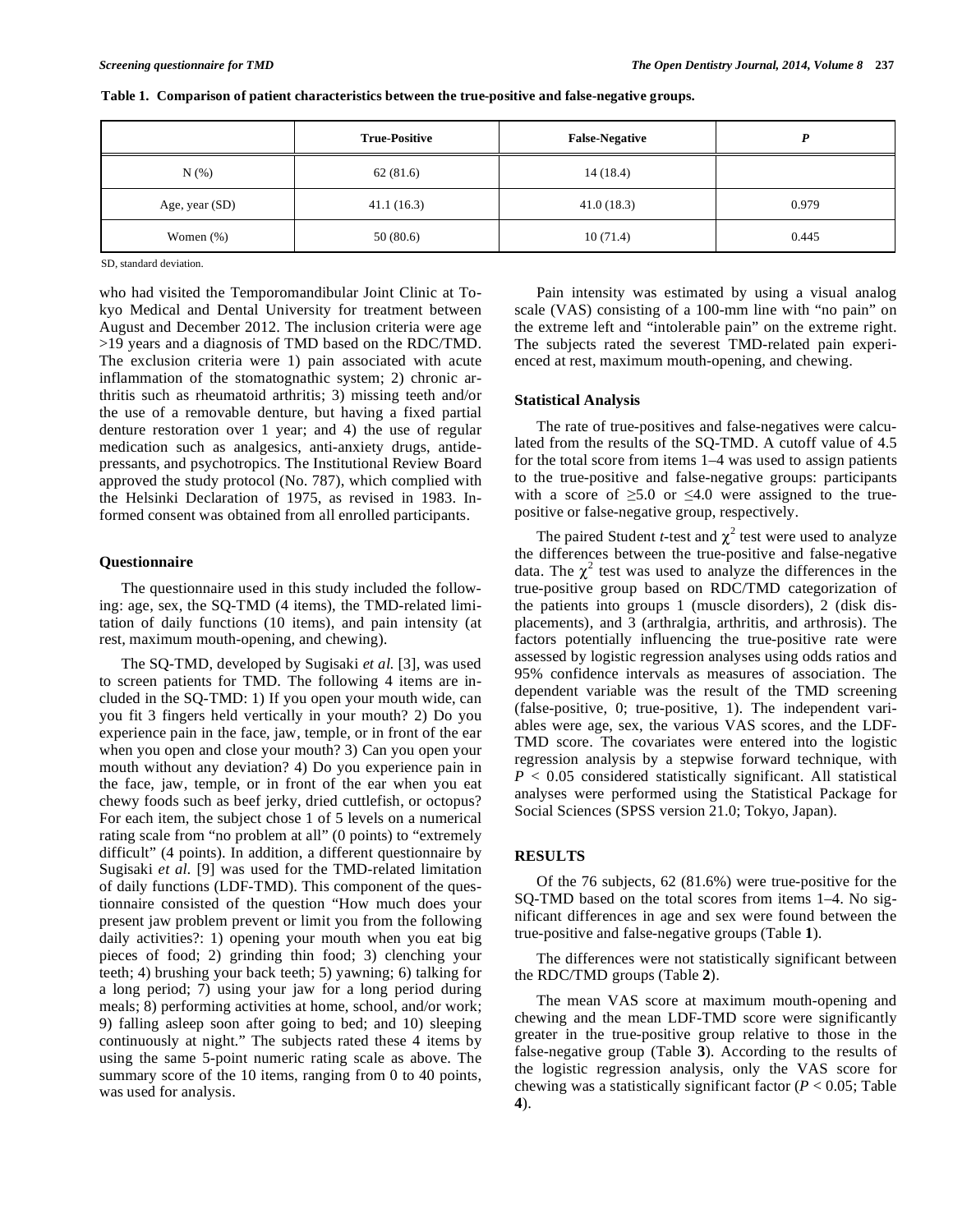#### **Table 2. Rate and number of true-positives in tmd screening questionnaire.**

| <b>RDC/TMD</b>  | <b>True-Positive</b> |               | P        |  |
|-----------------|----------------------|---------------|----------|--|
|                 | <b>Number</b>        | $\frac{0}{0}$ |          |  |
| Group $1(N=5)$  | $\overline{4}$       | 80            |          |  |
| Group $2(N=56)$ | 44                   | 78.6          | $0.422*$ |  |
| Group $3(N=15)$ | 14                   | 93.3          |          |  |
| Total           | 62                   | 81.6          |          |  |

TMD, temporomandibular disorders; RDC/TMD, research diagnostic criteria for TMD.

 $*, \chi^2$  test.

### **Table 3. Comparison of true-positive and false-negative groups in the tmd screening questionnaire.**

|                        |              | <b>TMD Screening Questionnaire</b> |                                 |         |
|------------------------|--------------|------------------------------------|---------------------------------|---------|
|                        | <b>Total</b> | <b>True-Positive</b><br>$N=62$     | <b>False-Negative</b><br>$N=14$ | P       |
| Mean pain VAS, mm (SD) |              |                                    |                                 |         |
| At rest                | 10.6(16.3)   | 11.3(17.1)                         | 7.3(12.4)                       | 0.407   |
| Maximum mouth-opening  | 53.0(26.8)   | 59.1 (22.4)                        | 26.1(28.7)                      | < 0.001 |
| Chewing                | 40.0(31.4)   | 48.1(29.1)                         | 4.4(7.3)                        | < 0.001 |
| LDF-TMD, score (SD)    | 11.5(5.5)    | 12.7(5.1)                          | 5.8(3.6)                        | < 0.001 |

TMD, temporomandibular disorders; SD, standard deviation; VAS, visual analog scale; LDF-TMD, limitations of daily functions in TMD.

#### **Table 4. Results of logistic regression analysis.**

|                           | P     | <b>Odds Ratio</b> | 95% Confidence Interval |
|---------------------------|-------|-------------------|-------------------------|
| Pain intensity at chewing | 0.003 |                   |                         |
| 1-mm increments           |       | 1.25              | $1.08 - 1.46$           |
| 5-mm increments           |       | 3.10              | $2.66 - 3.60$           |
| 10-mm increments          |       | 9.58              | $8.24 - 11.1$           |

Note: Only the significant factor is shown.

# **DISCUSSION**

In the present study, no significant differences were found between the true-positive and false-negative groups in terms of age and sex. Women have been found to predominate among patients requiring treatment for TMD [10], and a relationship between female sex and painful TMD symptoms has been widely reported in the literature [11-13]. Based on the high true-positive rate observed in the present study, our results indicate that the SQ-TMD can be used to screen for TMD without age or sex influencing the process. Similarly, the absence of significant differences in the true-positive rate between the RDC/TMD groups suggests that the TMD pathology will not influence the screening process.

In developing the SQ-TMD, Sugisaki *et al.* [3] extracted items 1 - 4 from a 20-item questionnaire administered to dental patients. Based on a cutoff value of 4.5 for the total score from these items, the participants with a score of  $\geq 5.0$ or  $\leq 4.0$  were assigned to the TMD or non-TMD group, respectively. The sensitivity, specificity, and false-positive rate derived from the TMD screening were 0.746, 0.811, and 0.189, respectively. Dworkin and LeResche [4] had previously reported that a sensitivity of  $\geq 0.7$  was required to diag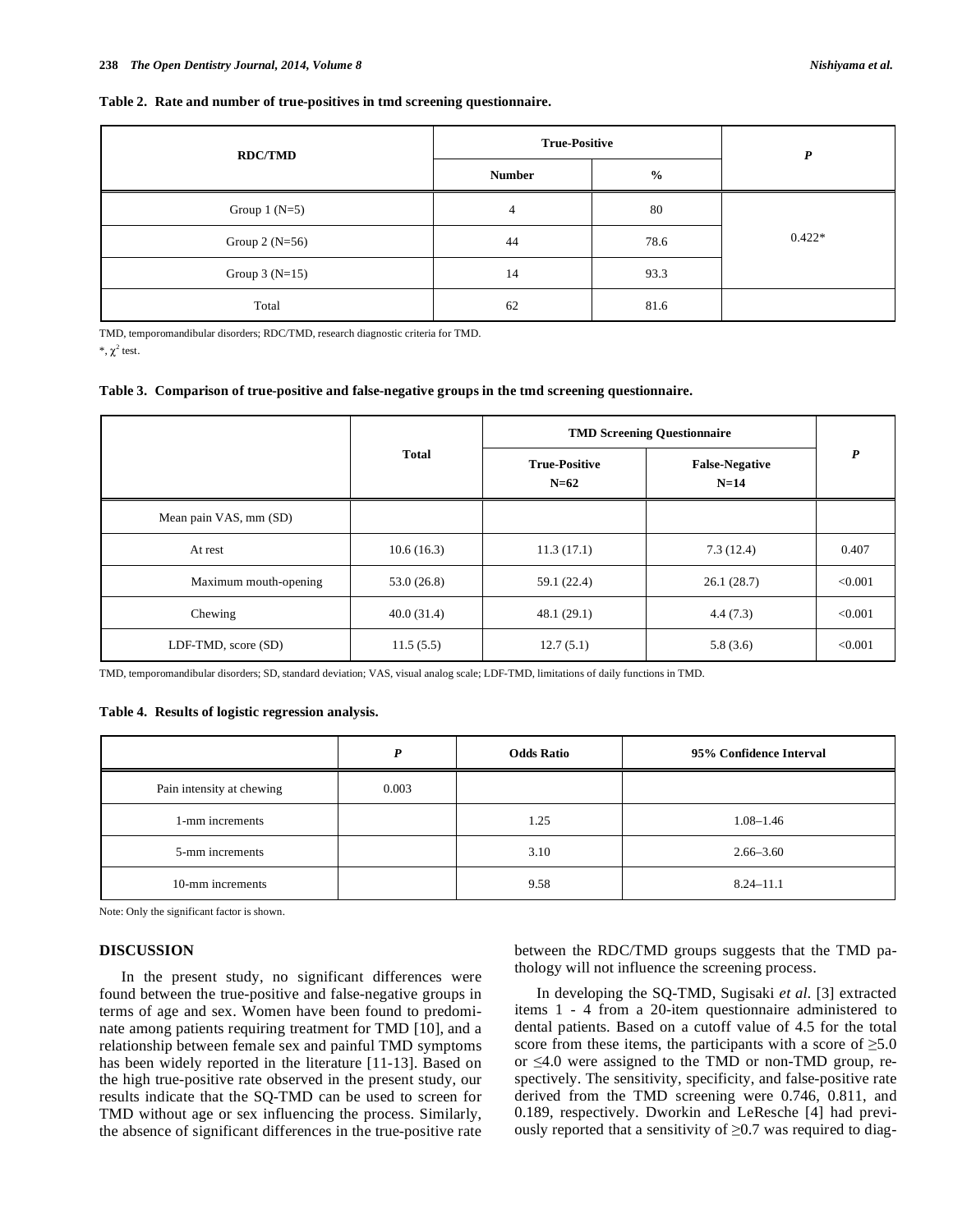nose TMD at a prevalence of 10%. The results of Sugisaki *et al.* [3] were consistent with the findings of this previous study. Moreover, in the present study, the true-positive rate of TMD was 81.6% (sensitivity, 0.816), resulting in a sensitivity similar to that observed in the study of Sugisaki *et al.* [3].

According to Collins *et al.* [14], a patient with a baseline VAS score exceeding 30 or 54 mm will likely be experiencing at least moderate or severe pain, respectively. In the truepositive group, the mean VAS scores for maximum mouthopening and chewing were 59.1 and 48.1 mm, respectively, and were shown to represent severe and moderate pain, respectively. The VAS scores for the false-negative group were each <30 mm and shown to represent very light pain. Moreover, the mean LDF-TMD score in the true-positive group was 2-fold or more compared with that of the falsenegative group. Based on these results, it is possible that the SQ-TMD can be used to detect TMDs in patients with moderate or severe pain or with difficulty in living a healthy daily life.

Moufti *et al.* [15] ranked items for TMDs in the Oral Health Impact Profile and reported that items related to chewing difficulty (i.e., sore jaw, difficulty chewing foods, discomfort while eating foods, and avoiding some foods) and limitations in daily functions (e.g., difficulty relaxing, feeling tense, and being upset) had a higher rank than other items. These results suggested that disabilities in chewing and daily functions are serious problems for patients with TMD. Consistent with this previous report, the logistic regression analysis in the present study found that chewing was a factor that affected the SQ-TMD screening results. In the true-positive group, the proportion of a score of 3 or 4 in the SQ-TMD in were 51.7% (item 1), 72.5% (item 2), 50.0% (item 3), and 80.7% (item 4). Because item 4 was a question about chewing pain, it was considered that the VAS score of chewing pain had the greatest impact on the true-positive rate of TMD screening. The frequency with which the subjects reported that they were aware of mouth-opening pain was low, perhaps because they did not open their mouths widely enough for the questionnaire. However, it was possible that the subjects were likely to be aware of the pain in their daily lives, because chewing pain was experienced at every meal.

SQ-TMD can be used to determine the potential presence of TMD with a high true-positive rate. In particular, our findings indicate it is suitable for screening TMD in patients with severe pain during jaw function (mouth-opening or chewing) or with a hindrance in daily life. However, because the SQ-TMD was not developed to screen for TMD in adolescents, but in adults, the sensitivity and specificity for this age group is unknown. Hence, in the future, a new questionnaire should be developed to screen for TMD in adolescents.

Our results suggest that the SQ-TMD can be completed in a short time because it is composed of only a few question and can be used in group checkups within a region, school, or workplace to detect patients with TMD symptoms. Additionally, this questionnaire can permit an initial diagnosis in a general hospital with poor knowledge of TMD and thereby provide the patient with an opportunity to visit a professional medical organization for patients with TMD symptoms. Finally, the use of this screening questionnaire in large epidemiologic studies could enable the collection of large quantities of data and thus provide a significant contribution to TMD research.

#### **CONCLUSION**

Our study aimed to investigate the rate of true-positives for a SQ-TMD and the differences in the characteristics between the true-positive and false-negative groups.

The true-positive rate of TMD using the SQ-TMD was very high. The results indicate that SQ-TMD can be used to screen TMD in patients with moderate or severe pain and difficulty in living a healthy daily life.

#### **CONFLICT OF INTEREST**

The authors confirm that this article content has no conflict of interest.

# **ACKNOWLEDGEMENTS**

We thank the subjects who participated in this study.

### **REFERENCES**

- [1] Okeson JP. Bell's orofacial pains: the clinical management of orofacial pain. 6<sup>th</sup> ed. Quintessence Publishing: Chicago, IL 2005.
- [2] National Institute of Dental and Craniofacial Research. Facial pain. Available fom: (http://www.nidcr.nih.gov/DataStatistics/Find-DataBy-Topic/FacialPain/).
- [3] Sugisaki M, Kuruma R, Kino K, *et al.* Selection of question items for screening patients with temporomandibular disorders and estimation of their validity. J Jpn Soc TMJ 2007; 19: 177-84.
- [4] Dworkin SF, LeResche L. Research diagnostic criteria for temporomandibular disorders: review, criteria, examinations and specifications, critique. J Craniomandib Disord 1992; 6: 301-55.
- [5] Helkimo M. Studies on function and dysfunction of the masticatory system. I. An epidemiological investigation of symptoms of dysfunction in Lapps in the north of Finland. Proc Finn Dent Soc 1974; 70: 37-49.
- [6] Helkimo M. Studies on function and dysfunction of the masticatory system. II. Index for anamnestic and clinical dysfunction and occlusal state. Sven Tandlak Tidskr 1974; 67: 101-21.
- [7] Helkimo M. Studies on function and dysfunction of the masticatory system. 3. Analysis of anamnestic and clinical recordings of dysfunction with the aid of indices. Sven Tandlak Tidskr 1974; 67: 165-81.
- [8] Helkimo M. Studies on function and dysfunction of the masticatory system. IV. Age and sex distribution of symptoms of dysfunction of the masticatory system in Lapps in the north of Finland. Acta Odont Scand 1974; 32: 255-67.
- [9] Sugisaki M, Kino K, Yoshida N, Ishikawa T, Amagasa T, Haketa T. Development of a new questionnaire to assess pain-related limitations of daily functions in Japanese patients with temporomandibular disorders. Comm Dent Oral Epidemiol 2005; 33: 384-95.
- [10] McNeill C. The optimum temporomandibular joint condyle position in clinical practice. Int J Periodont Restorat Dent 1985; 5: 52- 76.
- [11] Cimino R, Farella M, Michelotti A, Pugliese R, Martina R. Does the ovarian cycle influence the pressure-pain threshold of the masticatory muscles in symptom-free women? J Orofac Pain 2000; 14: 105-11.